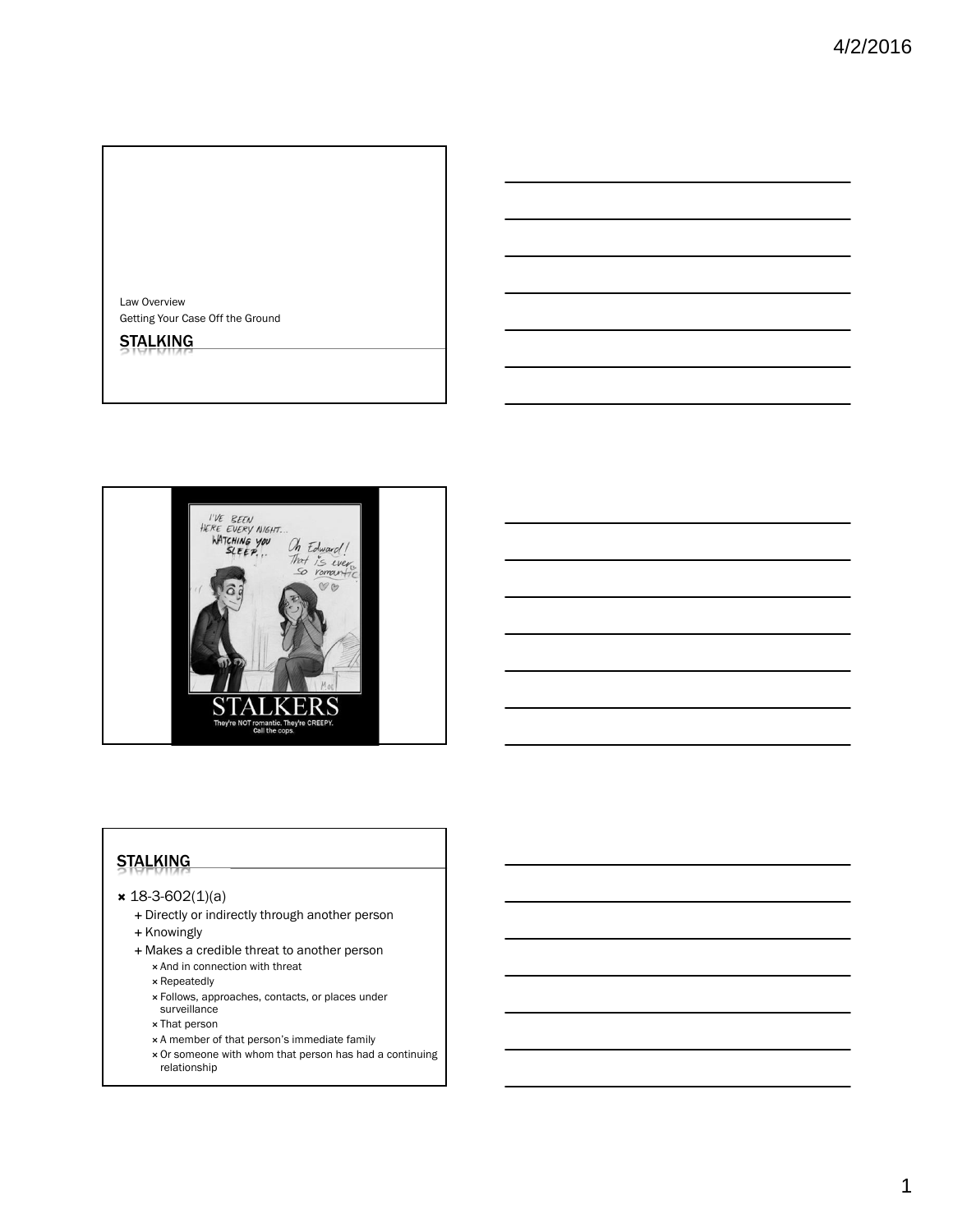# STALKING (CONT.)

#### $\star$  18-3-603(1)(b)

- + Directly or indirectly through another person
- + Knowingly
- + Makes a credible threat to another person
	- **x** And in connection with threat
	- Repeatedly
	- Makes any form of communication with
	- That person
	- A member of that person's immediate family
	- Or someone with whom that person has had a continuing relationship
	- **x Regardless of whether a conversation ensues**

# STALKING (CONT.)

- $\star$  18-3-602(1)(c)
	- + Directly or indirectly through another person
	- + Knowingly
	- + Repeatedly
	- Follows, approaches, contacts, places under surveillance, or makes any form of communication with Another person
		-
		- A member of that person's immediate family
		- Or someone with whom that person has had a continuing relationship
	- + In a manner that would cause a reasonable person to suffer serious emotional distress and does cause
		-
		- That person A member of that person's immediate family
		- x Or someone with whom that person has had a continuing relationship
	- + To suffer serious emotional distress

## STALKING (CONT.)

- Class 5ER Felony §18-3-602(3)(a), §18-3-602(4)
- Class 4ER Felony if:
	- + Second or subsequent offense within seven years -§18-3-602(3)(b), §18-3-602(4)
	- + At the time of the offense there was a:
	- Temporary or permanent protection order, injunction or
	- condition of bond, probation, or parole; or Any other court order in effect against such person prohibiting
	- stalking behavior
	- §18-3-602(5), §18-3-602(4)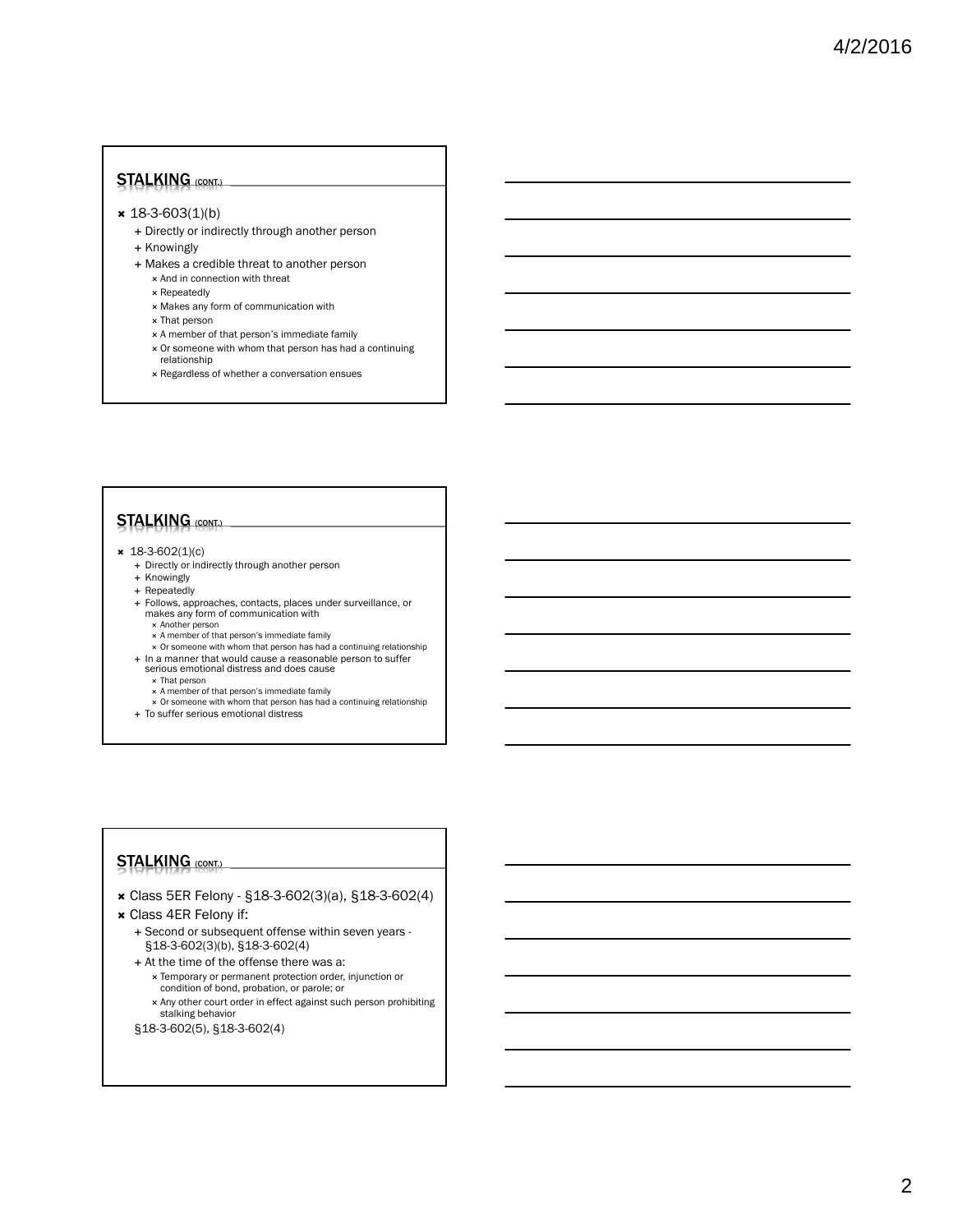# LEGAL TERMS

 Conduct "in connection with" a credible threat means acts which further, advance, promote, or have a continuity of purpose, and may occur before, during, or after the credible threat.

# LEGAL TERMS (CONT.)

\* "Credible threat" means a threat, physical action, or repeated conduct that would cause a reasonable person to be in fear for the person's safety or the safety of his or her immediate family or of someone with whom the person has or has had a continuing relationship.

+ Not animals or property

Such threat need not be directly expressed if the totality of the conduct would cause a reasonable person such fear.

- Credible Threat/In Connection With
	- People v. Carey, 198 P.3d 1223 (Colo.App.2003) Phone call: "when I go to jail, I get out, and then you're dead."
		- Next day "you are dead" or "you are toast" said to her at her place of work
		- Voicemail 4 days later "It's come to my attention that you've been fucking with two of my brothers. One that owes you money and one you put in jail. The one that owes you money, I'd forget, The one that put you in jail, I would drop the charges. If you don't do this, I guess we'll meet. I don't want that. You don't want that. Thank you very much. Just an informative call."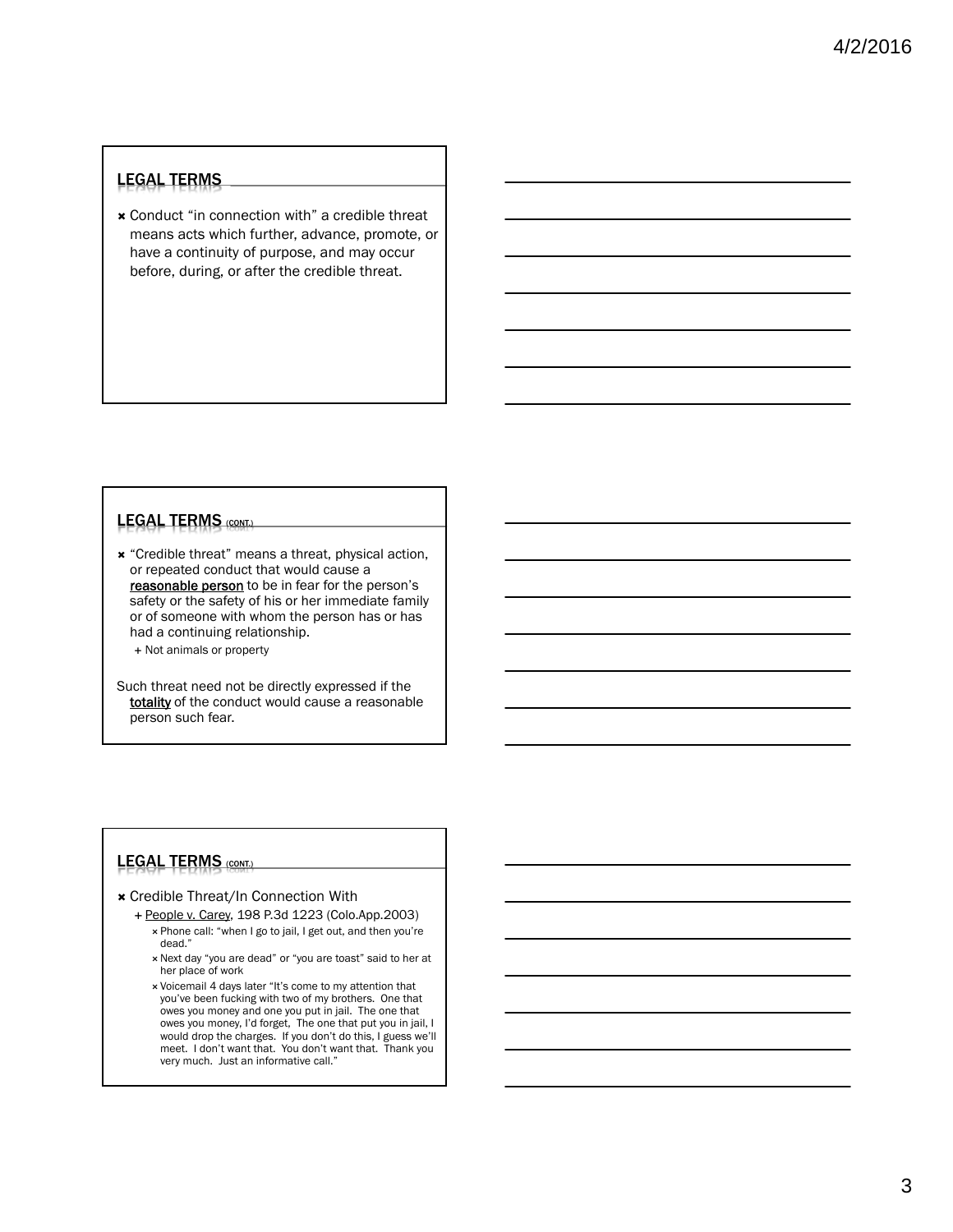- Credible Threat/In Connection With (cont.)
	- + People v. Cross, 114 P.3d 1 (Colo.App 2004), *reversed in part by* 127 P.3d 71 (Colo.2006)
		- Victim repeatedly stared at and daily observed the victim at work over period of several weeks
		- Defendant was only present at the mall when victim was working despite changes in her schedule
		- He approached her and made eye contact with her
		- He discovered where she attended church and began to follow her there as well
		- x Found threat did not have to be separate from harassing conduct or that it needed to be verbal

# LEGAL TERMS (CONT.)

- Credible Threat/In Connection With (cont.)
	- People v. Suazo, 87 P.3d 124 (Colo.App. 2003)
		- Defendant told victim "if you don't see me, I am going to kill you."
		- Defendant called victim repeatedly one day and threatened that he would kill her if she did not see him
		- Following this threat, defendant contacted victim in person and by telephone and repeatedly asked to see her

- Credible Threat vs. Free Speech
	- + Some threat have no 1<sup>st</sup> Amendment protections
	- Other threats are protected speech
		- Constitutionally protected speech may be threatening Aguilar v. People, 886 P.2d 725, 728 (Colo.1994)
		- Threats of violence which are not true threats, but which are "political hyperbole" are protected speech - Watts v. United States, 394 U.S. 705, 706-08, 89 S.Ct. 1399 (1969)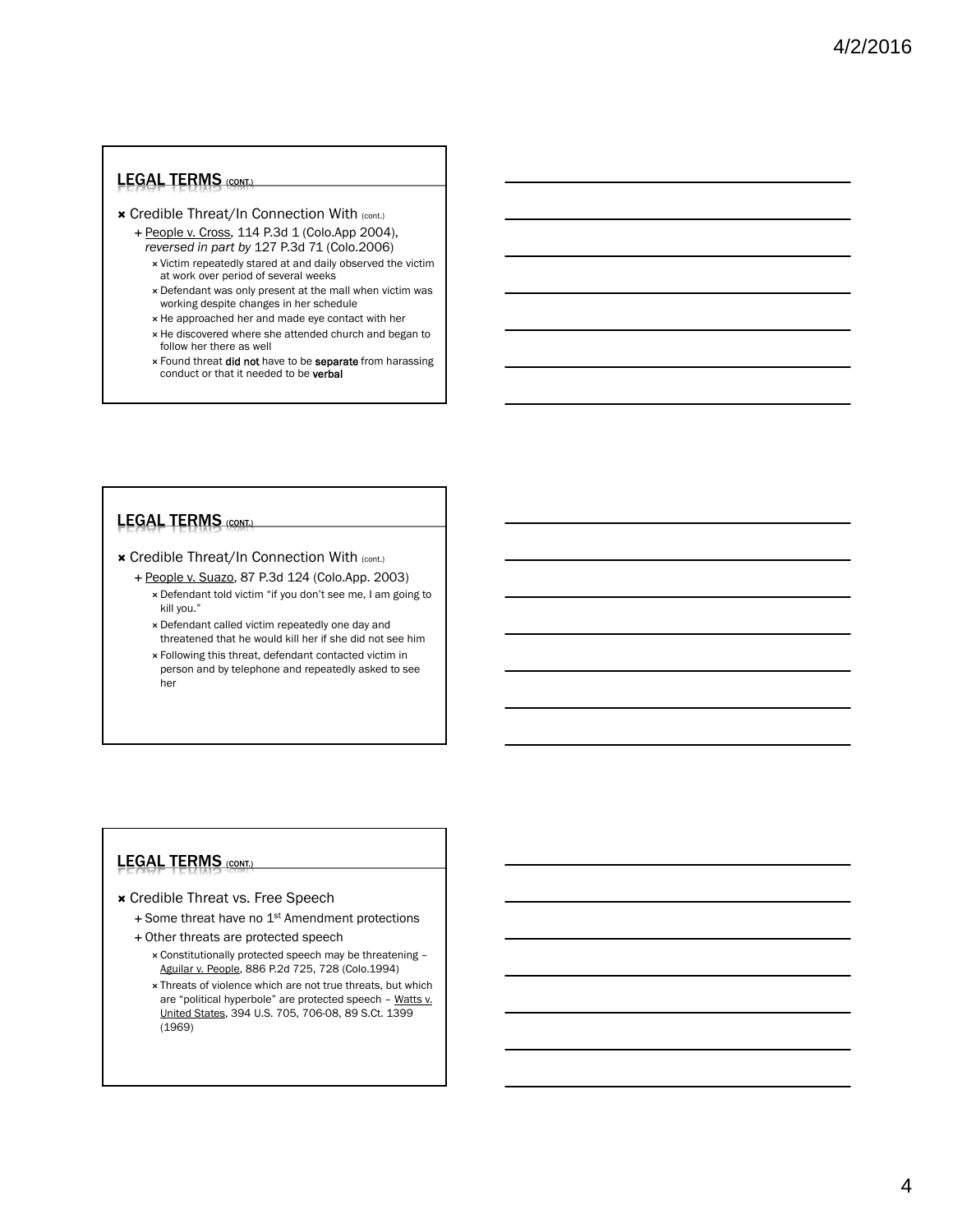- "Immediate Family" includes:
	- + Spouse
	- + Parent
	- + Grandparent
	- Sibling
	- + Or child
	- + Important to note no in-laws, no aunts/uncles, and no grandchildren

# LEGAL TERMS (CONT.)

**\*** "Repeated" or "repeatedly" means more than once

- Serious Emotional Distress means "?"
	- People v. Carey, 198 P.3d 1223 (Colo.App.2008)
		- "Language indicates that the General Assembly did not intend that "serious emotional distress" required to establish harassment by stalking had to rise to the level of "severe emotional distress" required to establish the tort of outrageous conduct." See CJI-Civ 4th 23:4 (Cum.Supp.2004); 198 P.3d at 1236.
		- x No need to give instruction on what Serious Emotional Distress means – it is understandable to persons of common intelligence **Id.**
	- + Serious emotional distress does not require proof of therapy or other mental health treatment by victim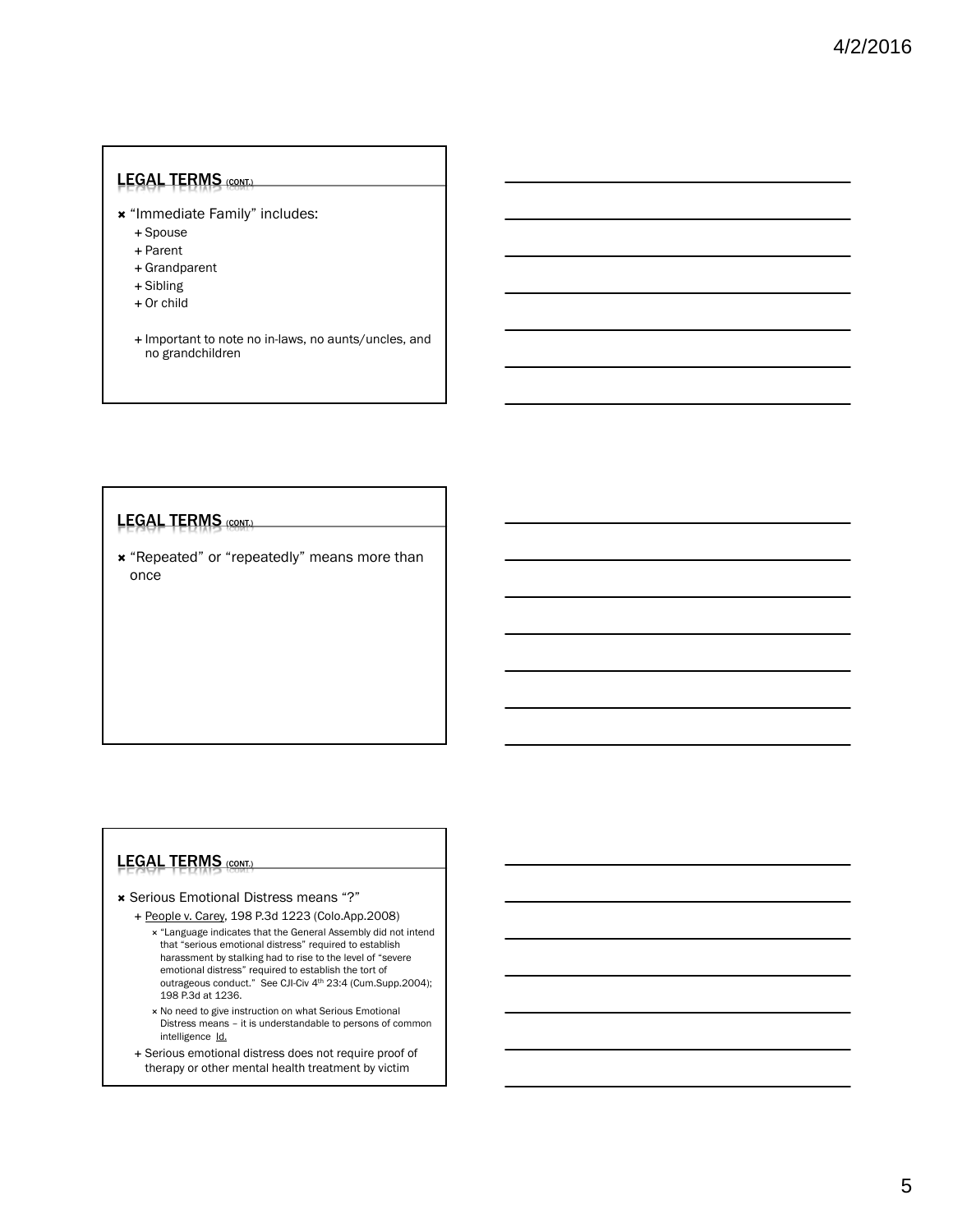- Serious emotional distress
	- People v. Carey, 198 P.3d 1223 (Colo.App.2008)
		- After phone call of first day she was "really beside herself and didn't know what to do"
		- Left her house and went to a neighbors
		- After next calls was "very much" afraid and increased her level of awareness of her surroundings
		- "cars go by the restaurant, your heart jumps, you're always panicking"
		- x "very fearful" and "very stressed"

# LEGAL TERMS (CONT.)

- **x** Serious emotional distress (cont.)
	- People v. Cross, 114 P.3d 1 (Colo.App.2004) *rev'd in part on other grounds*, 127 P.3d 71 (Colo.2006) Victim testified she changed her work schedule, took days off from work, felt unsafe
		- She said she was nervous and had trouble sleeping
		- She felt she was constantly being watched

- Serious emotional distress (cont.)
	- People v. Cross, 127 P.3d 71 (Colo.2006)
		- Element of "knowingly" applies only to the conduct, not knowledge that the acts would cause a reasonable person to suffer Serious Emotional Distress
		- Definition has both the objective element and the subjective element which allows it to survive constitutional attack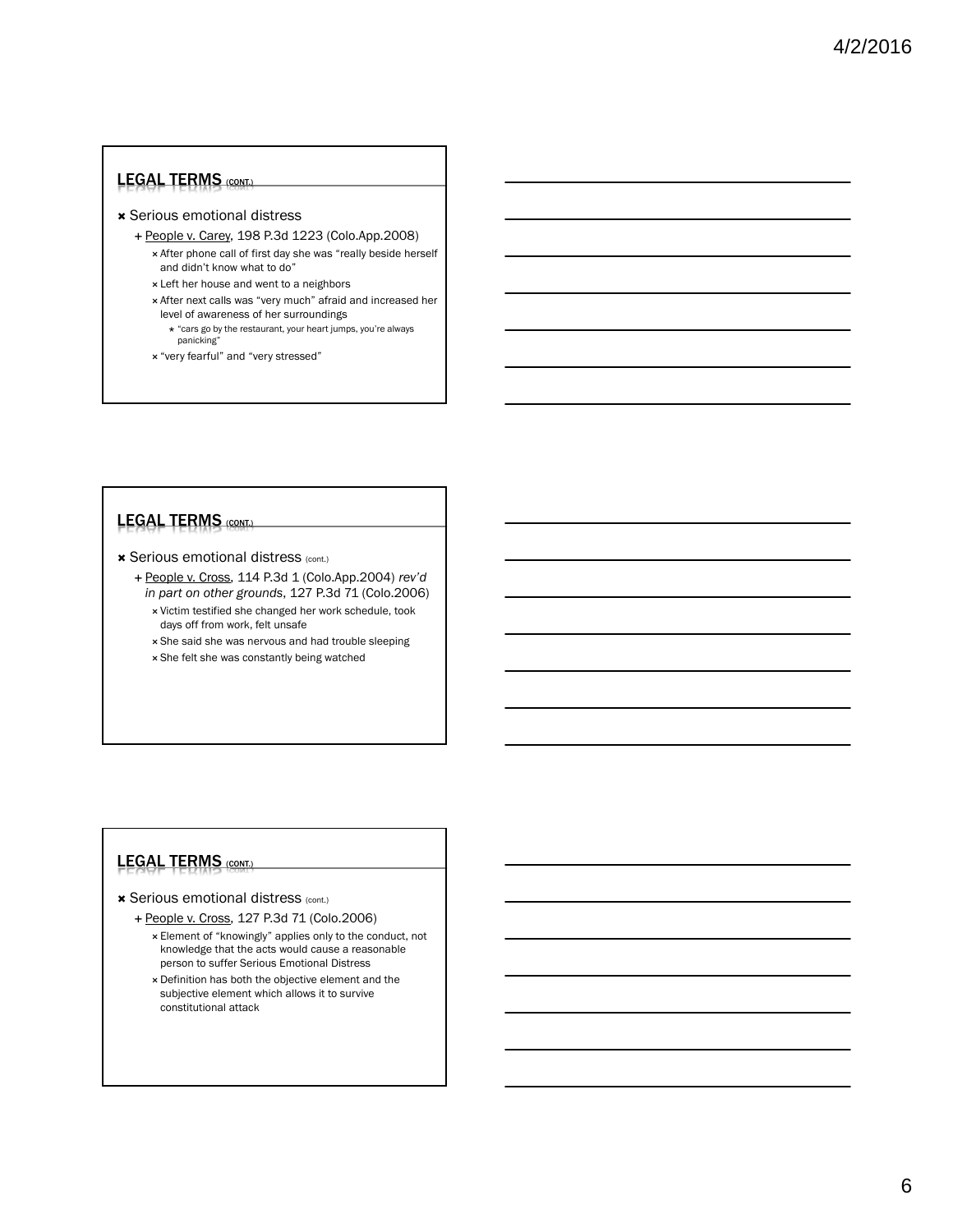#### Serious emotional distress (cont.)

- People v. Sullivan, 53 P.3d 1181 (Colo.App.2002)
	- Evidence wife took alternate routes to her destinations She was afraid
	- $\times$  She felt she was constantly being watched
	- x Had stomach aches because of her feelings
	- x Had trouble sleeping
	- She went to safehouse
	- Defendant used GPS device meets definition of "under surveillance"
	- x He removed the GPS chip twice to download the info counts as "repeated"; the device also repeatedly stored info on her whereabouts.

# LEGAL TERMS (CONT.)

- Serious Emotional Distress (cont.)
	- People v. Richardson, 181 P.3d 340 (Colo.App.2007)
		- **× Defendant claimed he was exercising his 1st Amendment** right of access to the courts by filing 13 lawsuits in three separate counties without notice to victim
		- Court found the term "serious emotional distress" was not overbroad and was not unconstitutional as applied.

# LEGAL TERMS (CONT.)

#### Serious emotional distress (cont.)

- People v. Yascavage, 80 P.3d 899 (Colo.App.2003) Defendant knew the victim had sought a restraining
	- order against him Defendant called the victim numerous times saying "he would never stop trying to resume his relationship with her."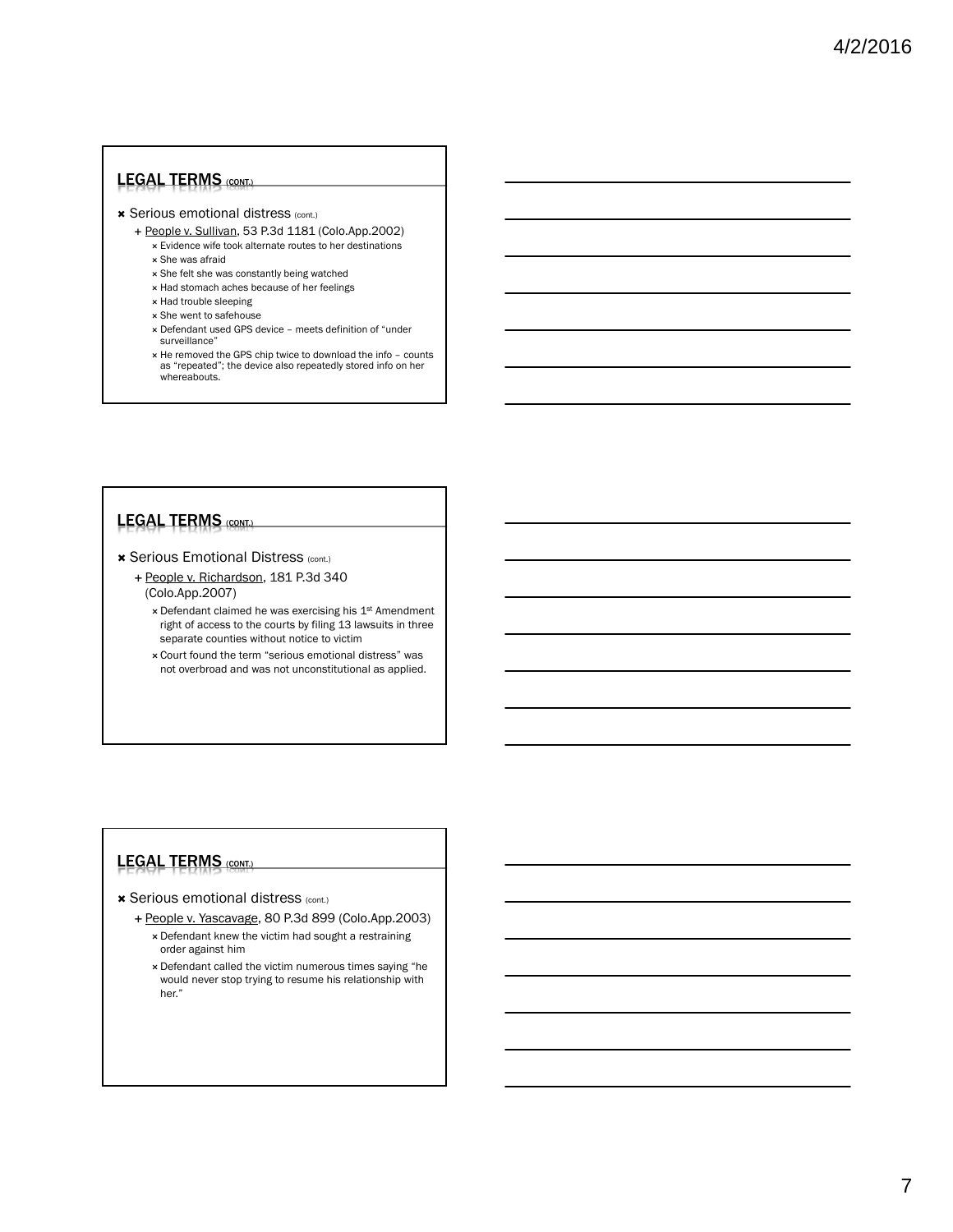## CHARGING

#### Jurisdiction

- + State wide jurisdiction to prosecute a person in Colorado if Conduct constitutes an offense and is committed either wholly or partly within the state; or
	- Conduct outside the state constitutes an attempt to commit an offense within the state; or
	- Conduct outside the state constitutes a conspiracy to commit an offense within the state, and an act in furtherance of the conspiracy occurs within the state; or
	- Conduct within the state constitutes an attempt, solicitation, or conspiracy to commit in another jurisdiction an offense prohibited under the laws of this state and such other juridcition

§18-1-201, C.R.S.

# CHARGING (CONT.)

#### **\*** Jurisdiction (cont.)

+ Offense is committed partly within Colorado if: Conduct in this state which is an element of an offense x If result of conduct on this state is such an element

§18-1-201(2), C.R.S.

- + Serious emotional distress...where does it happen?
- What if some surveillance is in the state?
- + Watch out for border conduct
- Possible federal involvement

## CHARGING (CONT.)

#### Federal Stalking Statute

- $+ 18$  USC 2261A(1)
- + "Whoever travels in interstate or foreign commerce or within the special maritime and territorial jurisdictions to the United States, or enters or leaves Indian country, with the intent to kill, injure, harass, or place under surveillance with intent to kill, injure, harass, or intimidate another person, and in the course of, or as a result of, such travel places that person in reasonable fear of the death of, or serious bodily injury to, or causes substantial emotional distress to that person, a member of the immediate family of that person, or the spouse or intimate partner of that person."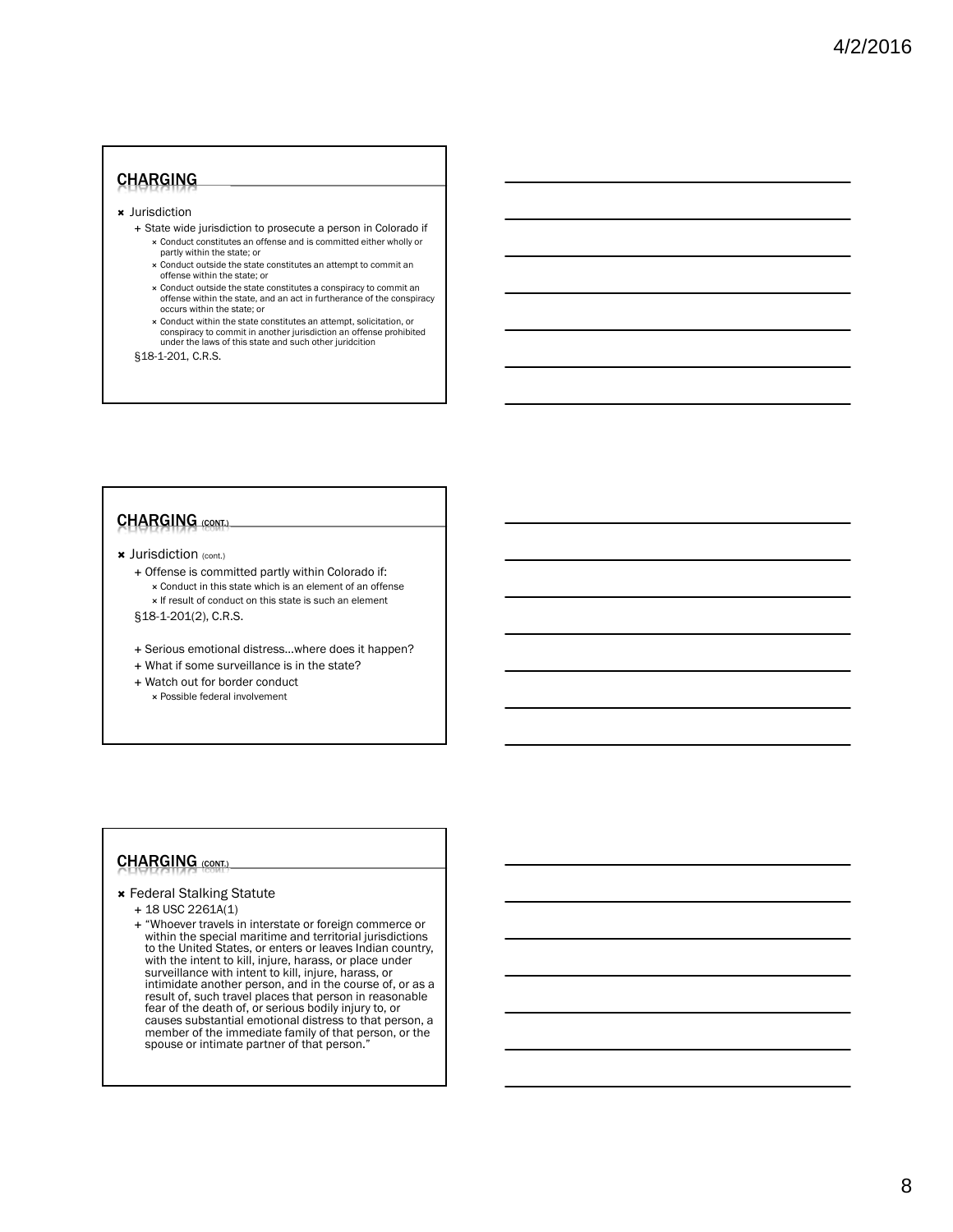# CHARGING (CONT.)

**\* Federal Stalking Statute (cont.)** 

#### 18 USC 2261A(2)

 "Whoever, with the intent (A) to kill, injure, harass, or place under surveillance with intent to kill, injure, harass, or intimidate, or cause substantial emotional distress to a person in another State or tribal jurisdiction or within the special maritime and territorial jurisdiction of the United States; or (2) to place a person in another State or tribal jurisdiction, or within the special maritime and territorial jurisdiction of the United States, in reasonable fear of death of, or serious bodily injury to (a) that person; (b) a member of the immediate family of that person; or (3) a spouse or intimate partner of that person; uses the mail, any interactive computer service, or any facility of interstate or foreign commerce to engage in a course of conduct that causes substantial emotional distress to that person or places that person in reasonable fear of the death of, or serious bodily injury to and of the person described above.

# CHARGING (CONT.)

**x** Venue

- Criminal actions to be tried:
	- Where the offense was committed §18-1-202(1)
	- x In any other county where an act in furtherance of the offense occurred - §18-1-202(1)
	- Where an offense commenced outside of the state is consummated within this state - §18-1-202(5)
	- Where multiple crimes are committed based on the same act or series of acts in several counties, trial will occur in any of the counties where one of the crimes happened - §18-1-202(7)

# CHARGING (CONT.)

#### Venue (cont.)

- + Trump cards:
	- x If offender is in one county and victim is in another county at the time of the commission of an act constituting an element of the offense, trial can be in either county - §18-1-202(2)
	- Remember violation of protection order, §18-6-803.5(9)
	- \* Trial where the offense was committed or where the court that issued the order is located (in Colorado)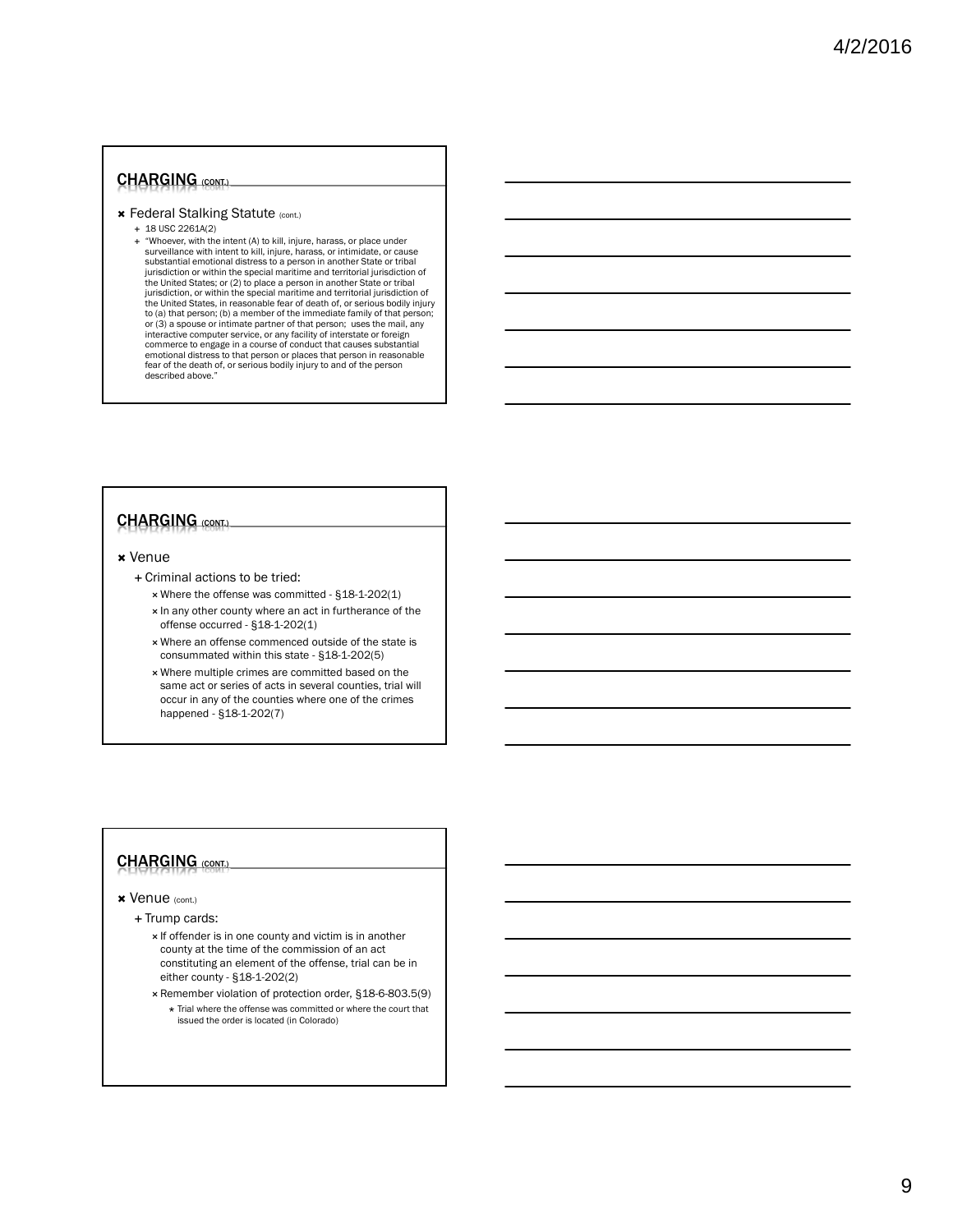# CHARGING (CONT.)

- Venue (cont.)
	- + Attacking venue
		- x Written motion within 20 days of arraignment except for good cause shown, §18-1-202(11)
		- x If the court grants motion for change of venue, that is an appealable "final decision" under §16-12-102(2), C.R.S.

# CHARGING (CONT.)

- Dates of offense
	- + Range of dates?
	- + Can stalking happen in one day?
	- What about res gestae?
	- What about other transactions evidence?
	- Think ahead as to whether you are going to need a "unanimity instruction" at trial

# CHARGING (CONT.)

- Other crimes going along with stalking Computer crimes, §18-5.5-102
	- Usually the class 2 misdemeanor of unlawful access unless there is damage in excess of \$500
	- + Violation of Protection Order, §18-6-803.5
		- Class 1 misdemeanor if criminal protection order or repeat offense Class 2 misdemeanor if civil protection order
		- Strange sentencing requirement of consecutive sentencing to underlying offense (Stalking or other)
		-
	- Second Degree Burglary, §18-4-203 Remember the case of People v. Johnson, 906 P.2d 122 (Colo.1995) (finding burglary where estranged husband who owned the home was properly convicted of 2<sup>nd</sup> degree burglary when he unlawfully<br>entered the residence of his estranged wife when they had established separate residences)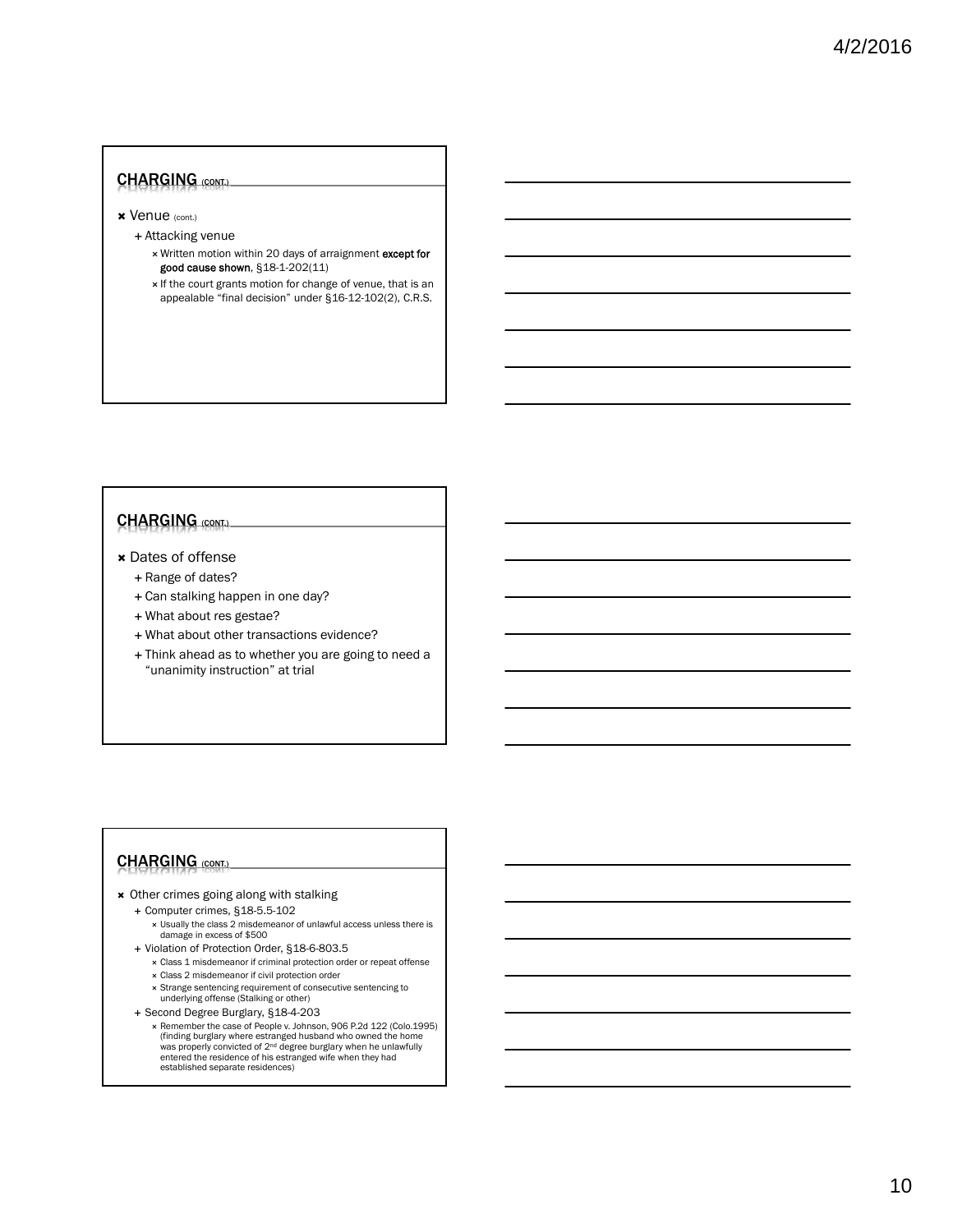## CHARGING (CONT.)

- **\*** Other charges going along with stalking (cont.) Locating protected persons, §18-13-126
	- Class 1 misdemeanor
	- Tampering with a motor vehicle, §42-5-103
		- Usually a misdemeanor (M1 for damage less than \$1000)
		- But a class 3 felony if there is bodily injury to the person as a result of the tampering
	- Animal Cruelty, §18-9-202
		- M1 or F6

I woke up in the middle of the night with that line in my head, sat down at the piano and had written it in half an hour. The tune itself is generic, an aggregate of hundreds of others, but the words are interesting. It sounds like a comforting love song. I didn't realise at the time how sinister it is. I think I was thinking of Big Brother, surveillance and control.

Sting later said he was disconcerted by how many people think the song is more positive than it is. He insists it's about unrequited love (the song was written at the time he and his then<br>wife divorced), about the obsession with the lost lover, the<br>jealousy and surveillance that followed. "One couple told me 'Oh<br>we love that song; it was the thought, Well, good luck." When asked why he appears angry in the music video Sting told BBC Radio 2, "I think the song is very, very sinister and ugly and people have misinterpreted it as being a gentle, little love song."

#### Offender Characteristics

- Jealous and extremely possessive
- **\*** Manipulative
- **\*** Blames others
- Unable to take no for an answer
- Sense of entitlement
- Unable to cope with rejection
- Dependent on victim for sense of self
- **\*** Narcissistic
- Views himself as a victim
- **\*** Mood swings
	- **\*** Deceptive
	- Needs to be in control

Slide courtesy of the National Center for the Prosecution of Crimes Against Women National District Attorneys Association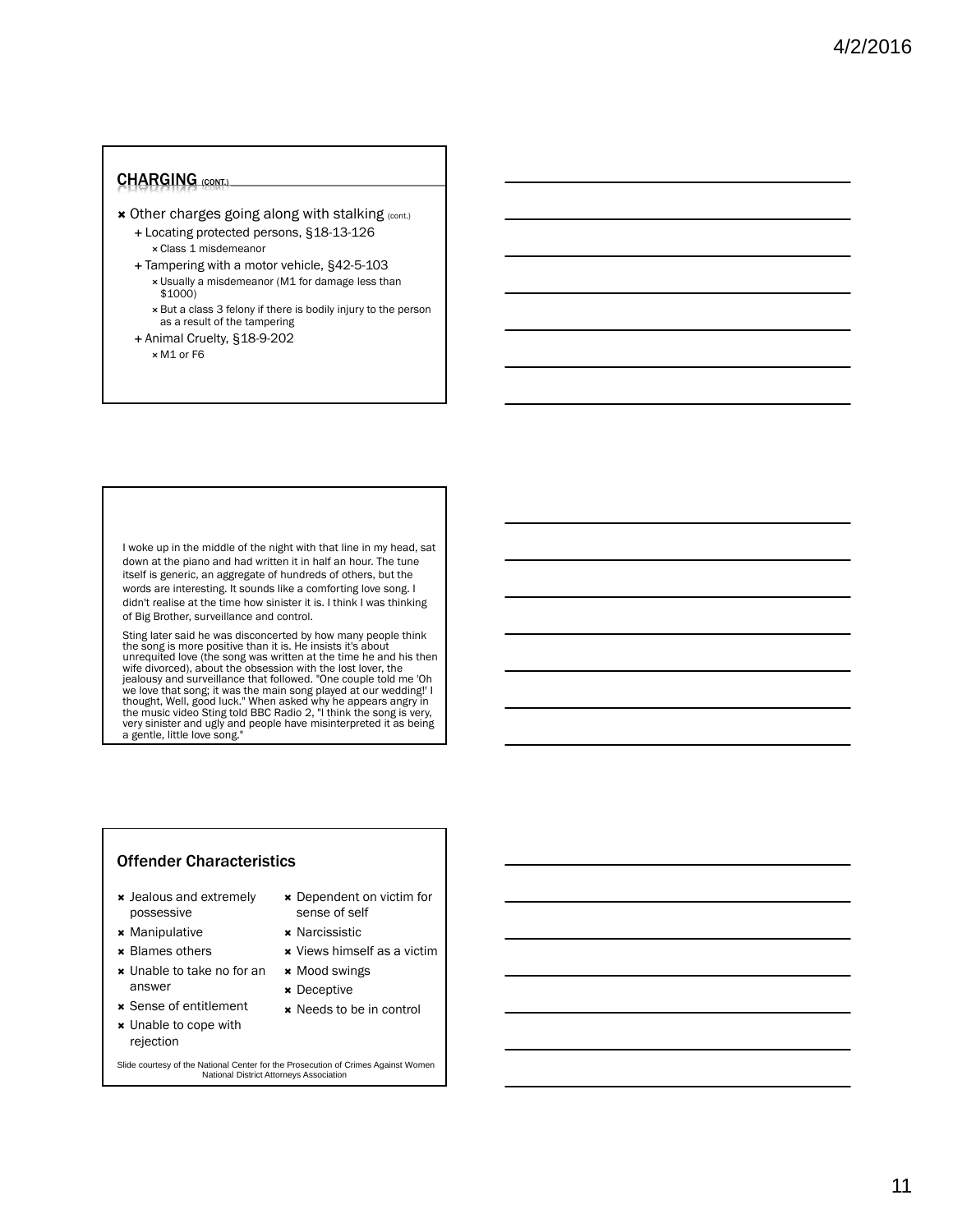### Stalking Categories

- **\*** Four categories:
	- + Simple obsessional
	- + Love obsessional
	- + Erotomania
	- + False victimization syndrome

Slide courtesy of the National Center for the Prosecution of Crimes Against Women National District Attorneys Association

#### Simple Obsessional

- \* The most dangerous type of stalking case
- \* Involves interpersonal relationships, e.g., spouses, exspouses, boy/girlfriend, coworkers, neighbors
- **\*** Danger can increase from stalking through phone calls and letters to physically following and approaching the victim
- Personality disorder
- Short duration
- Volatile

Slide courtesy of the National Center for the Prosecution of Crimes Against Women National District Attorneys Association

### Love Obsessional

- **\*** Involves no personal relationship between the parties, e.g., unknown admirer in workplace in neighborhood
- Stalker can target celebrity
- Stalker's usual first contact with target is via correspondence
- Delusional disorders common
- Long duration
- Offenders mostly male

Slide courtesy of the National Center for the Prosecution of Crimes Against Women National District Attorneys Association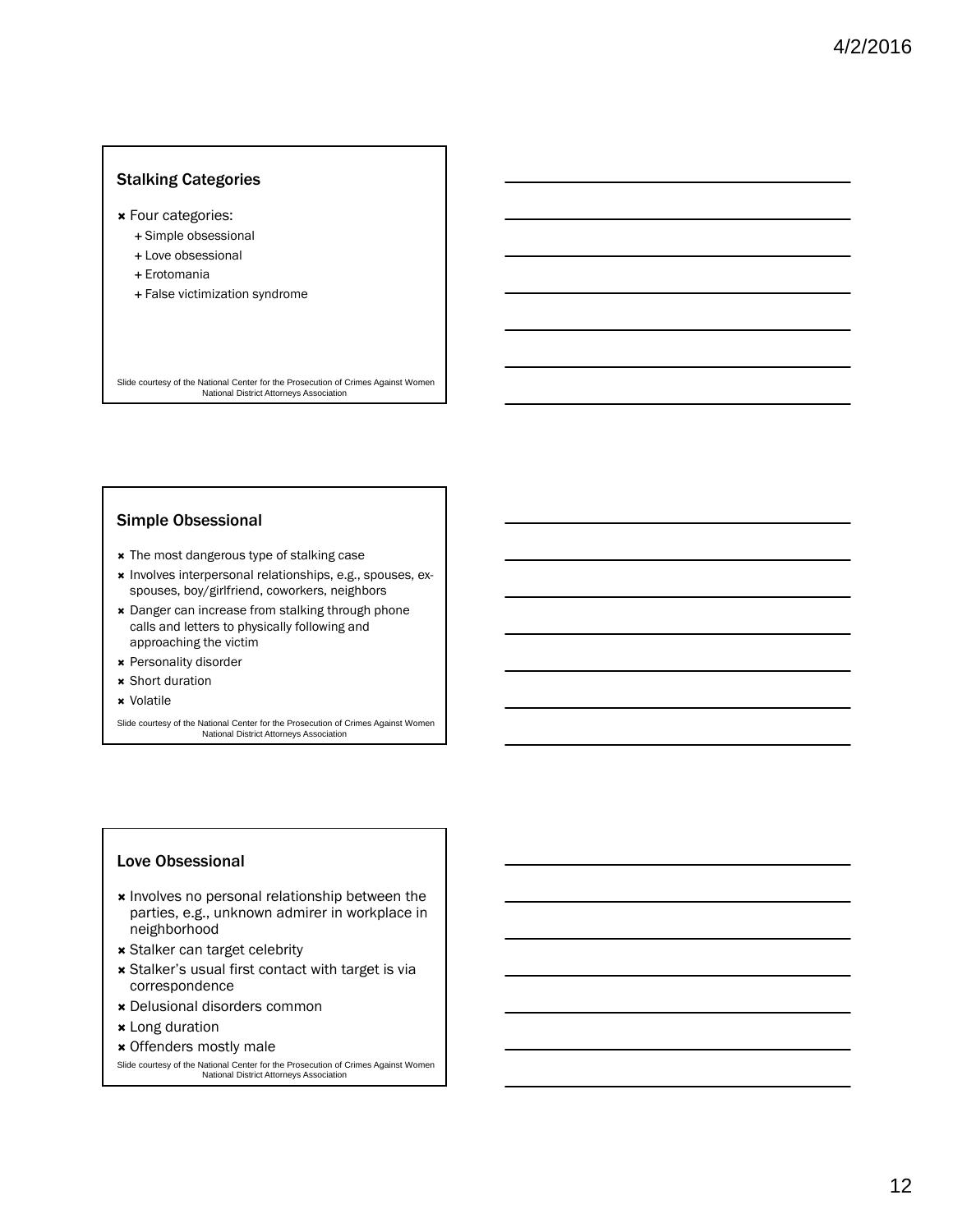#### Erotomania

- Stalking can develop through a casual or business relationship, or no relationship at all
- Stalker usually will not engage in face-to-face contact, but will engage in a variety of contact behaviors
- **\*** Stalker believes he is loved by his victim: + Because he believes the victim loves him, stalker not inclined to harm
	- his target However, a communication which shows a change of tone, frustration, anger, r intent to harm should be considered as posing a significant risk to the target
- Delusional disorder
- Long duration
- Offenders mostly female

Slide courtesy of the National Center for the Prosecution of Crimes Against Women National District Attorneys Association

#### False Victimization Syndrome

- Victim becomes suspect
- **\*** Fictitious
- \* Attention and/or attempt to re-establish existing relationship primary motives
- **x** Rare

Slide courtesy of the National Center for the Prosecution of Crimes Against Women National District Attorneys Association

#### Stalking and Domestic Violence

- \* 81% of women stalked by a current or former intimate partner are also physically assaulted by that partner
- \* 59% of female victims and 30% of male victims are stalked by an intimate partner
- \* 73% of intimate partner stalkers verbally threatened victims with physical violence, and almost 46% of victims experience one or more violence incidents by the stalker

The Stalking Resource Center, http://www.ncvc.org/src

Slide courtesy of the National Center for the Prosecution of Crimes Against Women National District Attorneys Association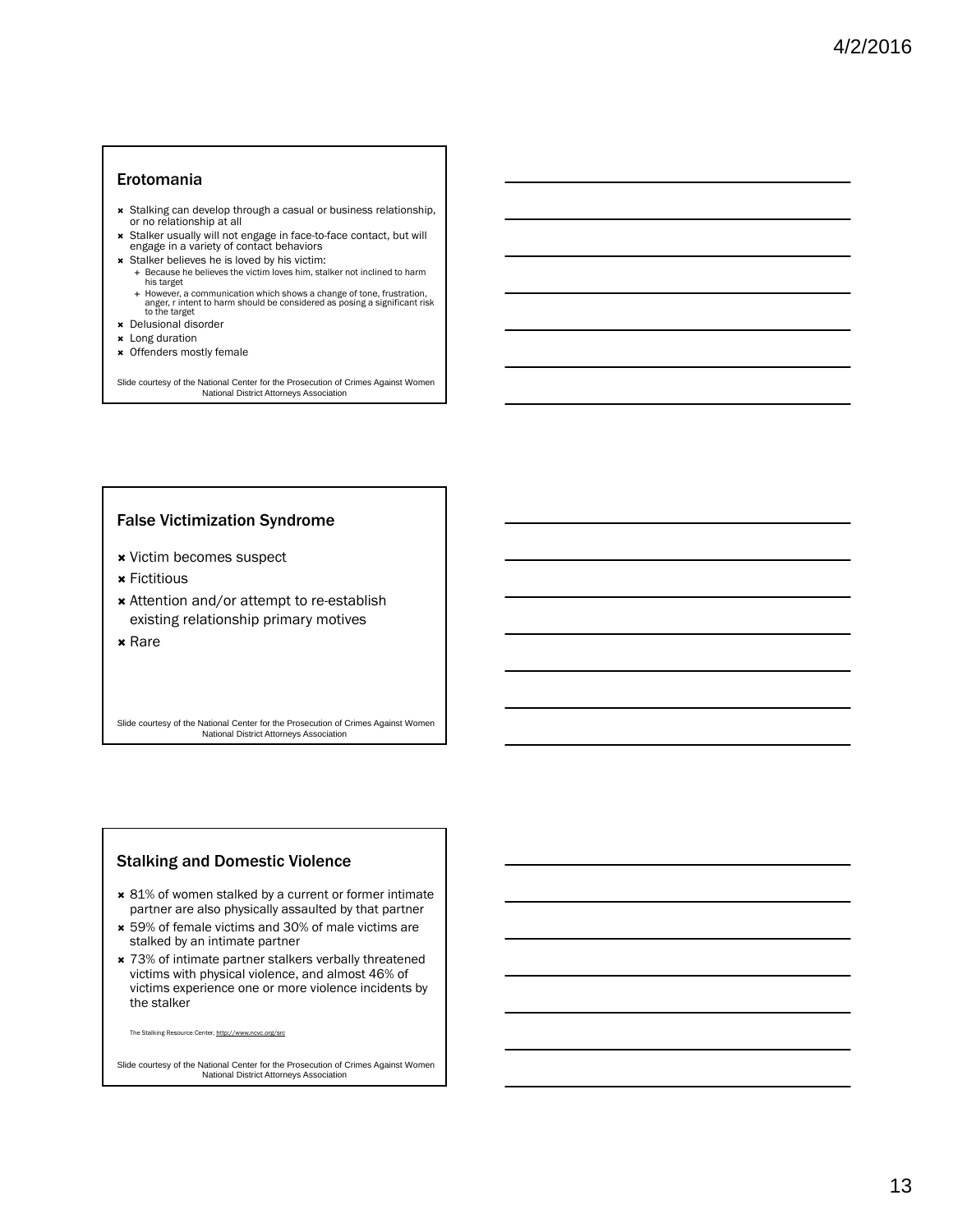## Stalking and Lethality

- **\* 76% of intimate partner homicide victims had** been stalked by their intimate partner
- **\*** 67% had been physically abused by their intimate partner
- **\*** 89% of female homicide who had been physically abused had also been stalked in the 12 months before the murder

The Stalking Resource Center, http://www.ncvc.org/src

Slide courtesy of the National Center for the Prosecution of Crimes Against Women National District Attorneys Association

Proving the Impossible Case

## Investigations

Protocols with local agencies

- +Not the same as investigating an assault or other domestic violence related crime
- What is the level of investigation that goes into these crimes
- Are the line officers fulfilling the elements of the statute?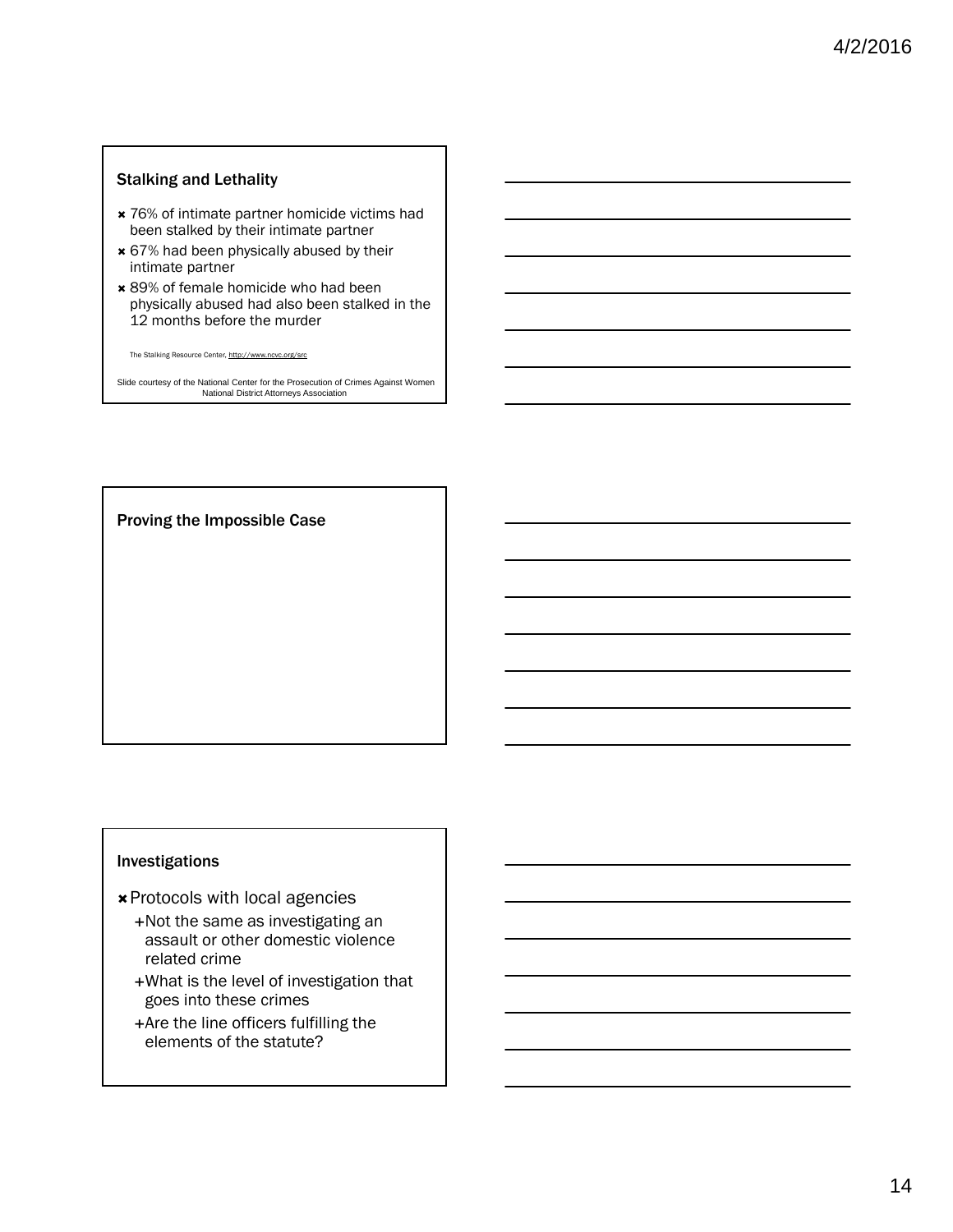### Investigations tips

- \* Take the report seriously + Often a victim is hoping to be believed
- Ask victim to begin logging stalking behavior
- Don't automatically recommend protection orders, as they sometimes increase the risk
- Verify and corroborate the facts you learn about

- Take detailed statement from victim +about personal background
	- +about relationship with stalker
	- +about actions of stalker
	- about serious emotional distress
	- +about all changes in routines as a result of stalking
	- about all incidents or suspected incidents of stalking. (victim may be in denial and not tell you important details)
	- +about if her family or friends are being targeted by stalker

## Investigation tips (cont.)

- Develop protocol between DA's office and Law Enforcement on the review of these cases
- Develop standards on arrest (probable cause or something more than PC)
- Balance safety for victim with investigation
- Develop investigation for serious emotional distress
	- Checklist
- Investigate those people around the victim to develop the serious emotional distress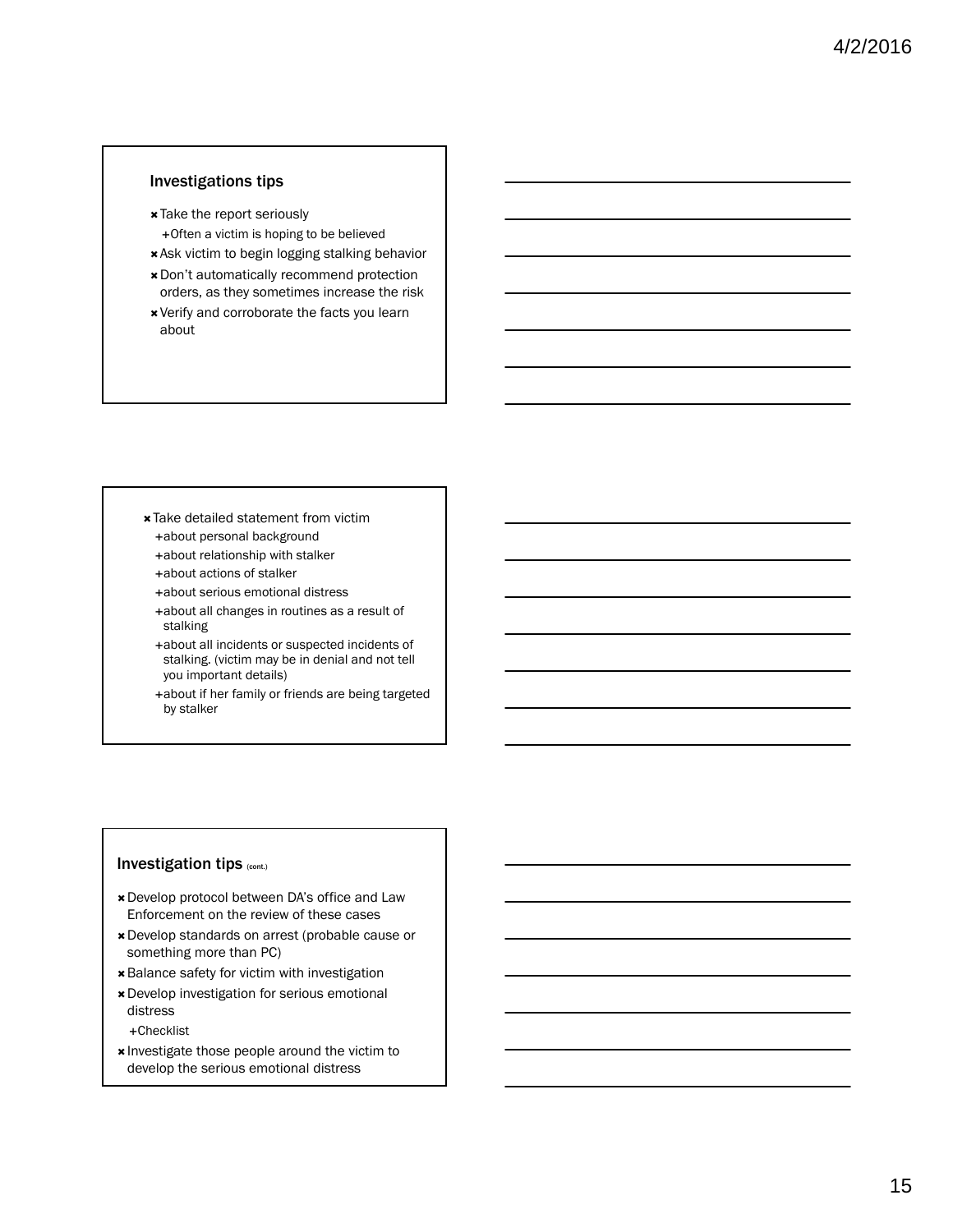#### Search Warrants

- Aggressive use of search warrants
	- Understand that often stalking is a pattern of conduct
	- +Perform surveillance to try and learn of pattern of conduct
	- Cars in and out of neighborhood
	- Sightings of suspect by neighbors
	- Proactive search warrants to track suspect's movement
		- GPS

## Search Warrants (cont.)

- Use language of legislative declaration in statute:
- + "A stalker will often maintain strong, unshakable, and irrational emotional feelings for his or her victim, and may likewise believe that the victim either returns these feelings of affection or will do so if the stalker is persistent enough. Further, the stalker often maintains this belief, despite a trivial or nonexistent basis for it and despite rejection, lack of reciprocation, efforts to restrict or avoid the stalker, and other facts that conflict with this belief….Because stalking involves highly inappropriate intensity, persistence, and possessiveness, it entails great unpredictability and creates great stress and fear for the victim."

#### Court Ordered Production of Records

- As soon as practical, try to corroborate the victim's account
	- +Cell phone towers
	- +Cell phone records
	- Use of credit cards
- Court ordered production of records can take time
	- plan accordingly
- \* They are often time sensitive
	- Especially with cell tower locations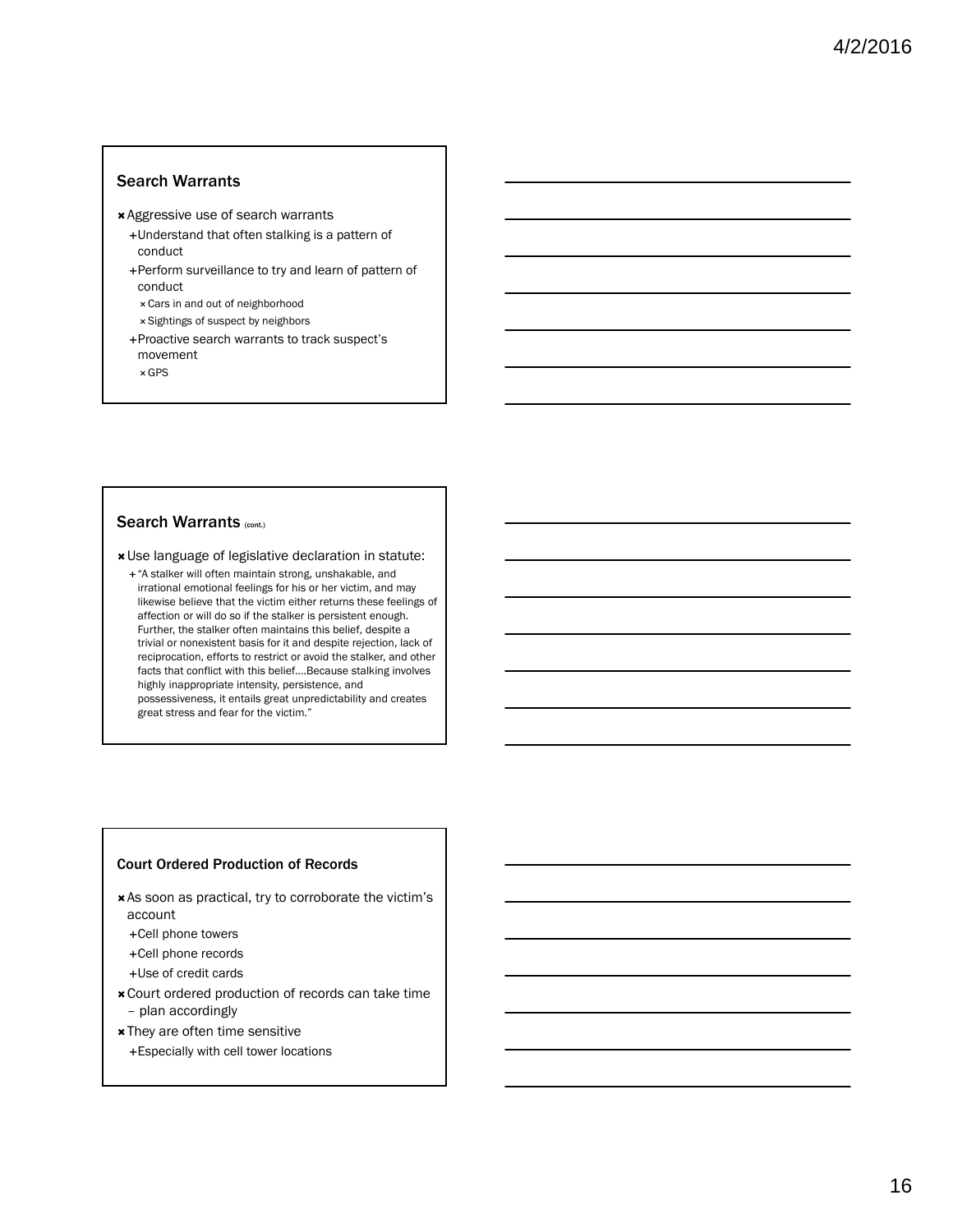### Victim meetings

- **\*** Best practices: Meet with your victim early on in the case
	- +Build a rapport with the victim
	- Talk realistically about the case
	- Talk about the length of the case
	- Talk about possible mental health defenses
	- +Instill the idea that the victim is believed (that the victim isn't "crazy.")

### Aggressive Motions Practice

- Role of the District Attorney +Responds to attacks on the case Files responsive pleadings
- What the role of the DA should be with motions
	- Takes the offensive
	- Forces the defense to abide by the same rules
	- Use of other acts evidence

## Aggressive Motions Practice (cont.)

- Other transactions evidence
- +Res gestae
- Other transactions CRE 404(b)
- DV evidence of similar transactions §18-6-801.5
- SA evidence of similar transactions §16-10-301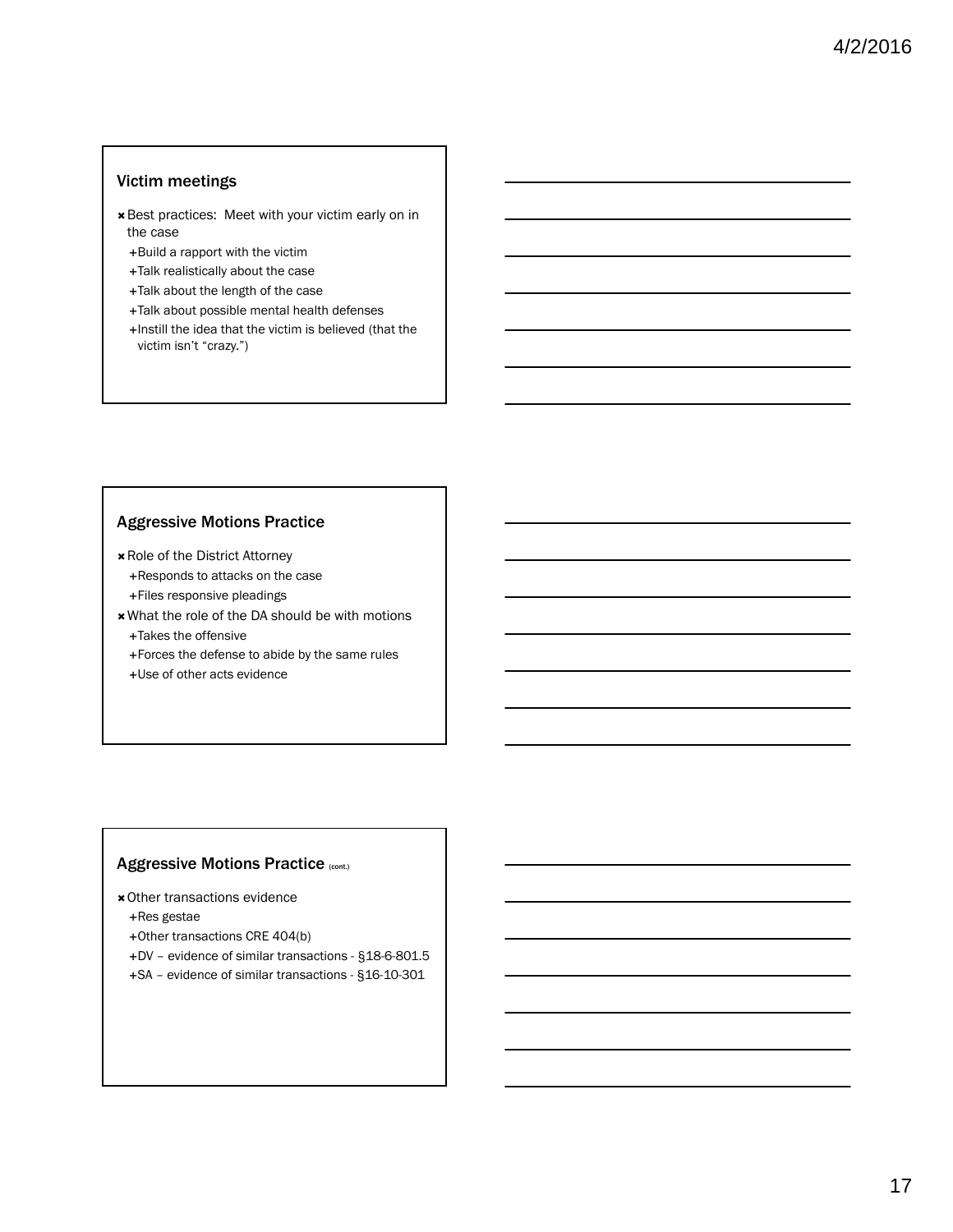#### Trial

- Preparation
	- Who are you doing the trial for?
	- What are the goals of trial?
	- Plan out attack plan in advance of trial
	- Anticipate defense arguments
		- **×** Bad divorce
		- **× Mixed signals**
		- **x** Reciprocating contacts

## Voir Dire

- Depends on the jurisdiction
	- Popular movies
		- As Good as it Gets
		- Sleeping with the Enemy
		- Silence of the Lambs
	- Fatal Attraction
	- Popular songs
		- Every breath you take
		- Blonde
	- +Discussion of idea that if someone is persistent, it will pay off

### Voir Dire (cont.)

- **\*** Time to anticipate defenses
	- +Is your victim contacting the Defendant?
		- Think about the Godfather II
		- "You keep your friends close, but your enemies closer"
		- Echo-location by schools of dolphins tracking sharks in the ocean
			- Why do they do this?
	- +Is there a divorce or child custody case pending?
		- Talk to the jury about what evidence they would expect to hear in a stalking case
		- Try to talk about how things in the media are often different from reality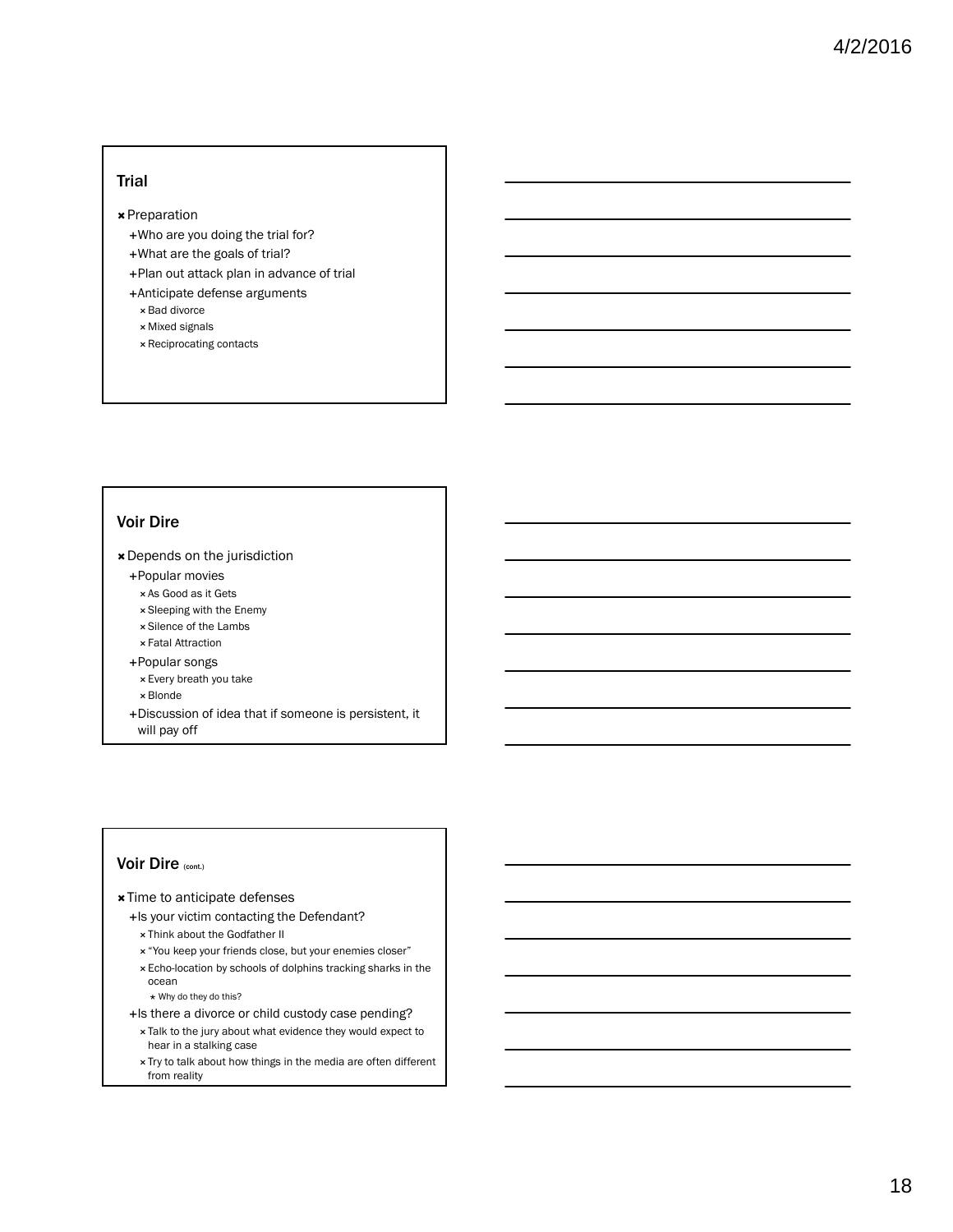### Themes

- **\*** "If he can't have her, no man shall"
- \* "One way or another..." (Blonde)
- "Obsession" (Animotion)
- Look for quotes during suspect interviews
- What has worked for you?

## Case presentation

Exhibits

- Use of maps
- Aerial photography (GIS surveys) Google maps
- Audio and video recordings
- Charts for phone calls
- +Plan in advance on how things should look

## Experts

- What experts might you need to have
	- Computer/forensic expert
	- +Domestic Violence dynamics
	- Talk about offender tactics with stalking
	- Good experts may include law enforcement or shelter personnel
	- Plan well in advance what an expert should testify about
	- Are you calling a mental health expert to talk about serious emotional distress and how it can affect a person?
		- Trauma response
	- +Might not be needed in all cases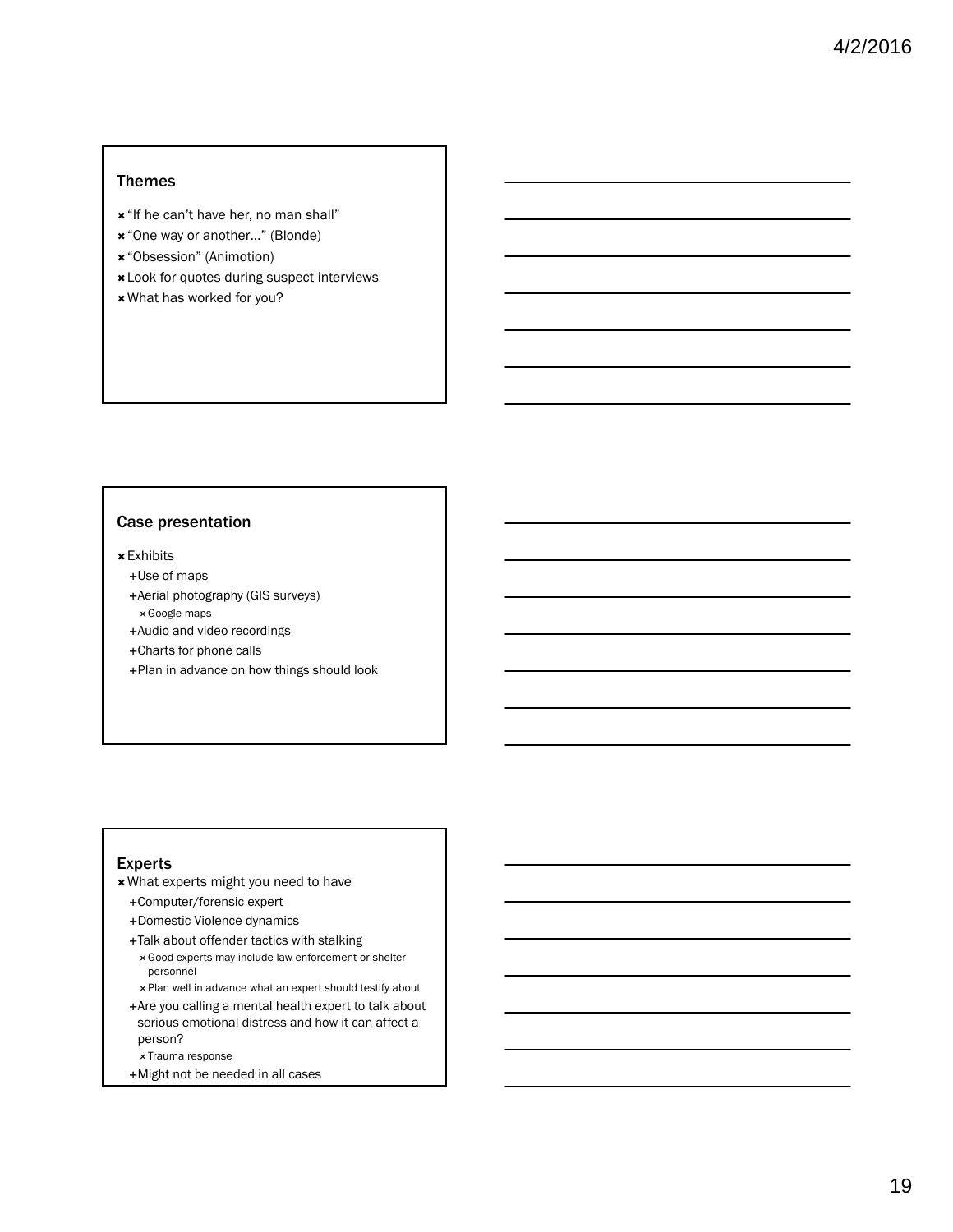#### Jury Instructions

- **x** These are often complicated
	- Large range of dates
	- Use of other transactions limiting instructions
	- Use of special interrogatories
		- Presence of protection order during only part of charged period?
		- **× Multiple acts which constitute the stalking**  $\star$  Need for unanimity instruction?
- Draft instructions well in advance of trial Maintain database specifically for stalking
	- +Need a definition of serious emotional distress?
		- People v. Carey, 198 P.3d 1223 (Colo.App.2008) says "no"

## Goals of prosecution

- First goal should be to help enhance safety for victim
	- Weigh the benefits and costs of going to trial
	- +In rare circumstances, going to trial may increase risk to victim
	- +Keep in contact with victim
	- +Safety planning with victim
	- +Remember that often if charges are not pursued, it sends a message to the perpetrator that the conduct is okay or it emboldens them

#### Technology and Stalking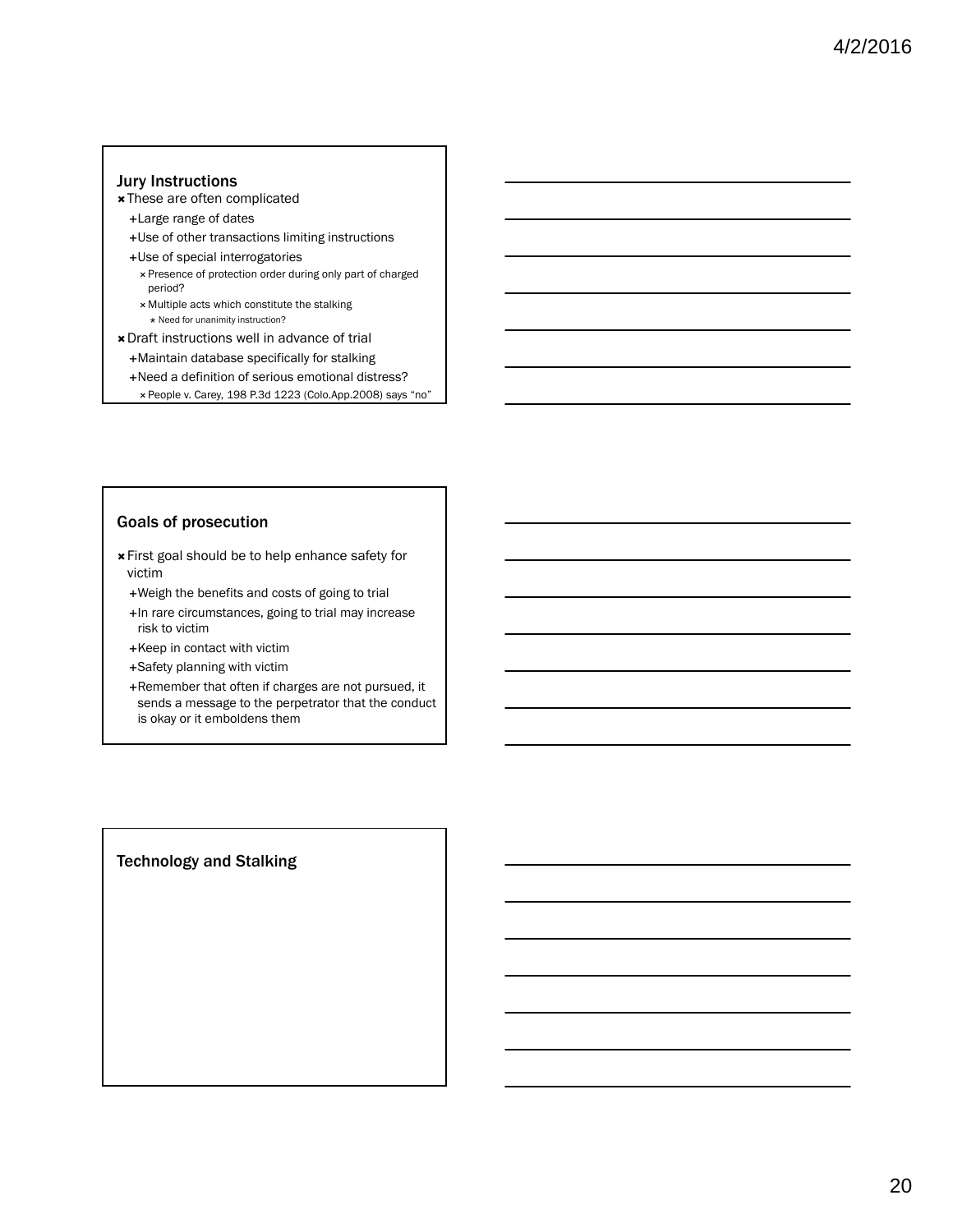### Questions to Ask

- Do you have the resources to: Analyze Computers? + Analyze Cell phones/Smart phones? +Do GPS tracking?
- Do you understand: + Computers Software/hardware/Internet
- What training is available?

#### Technology used by Stalkers *and* Law Enforcement

- **\*** Information gathering www.pipl.com Cell phone monitoring
- + Access of records via Internet
- Can keep the stalker "anonymous"
	- + Anonymous e-mailers
		-
	- + IP spoofing<br>http://en.wikipedia.org/wiki/IP\_address\_spoofing www.spoofcard.com
- **x** Can monitor your every move
	- Webcams http://www.raidentech.com/miwispyca.html
	- + Key-stroke loggers http://www.keystrokeloggers.net/
	- + Spyware http://www.spectorsoft.com/
	- GPS



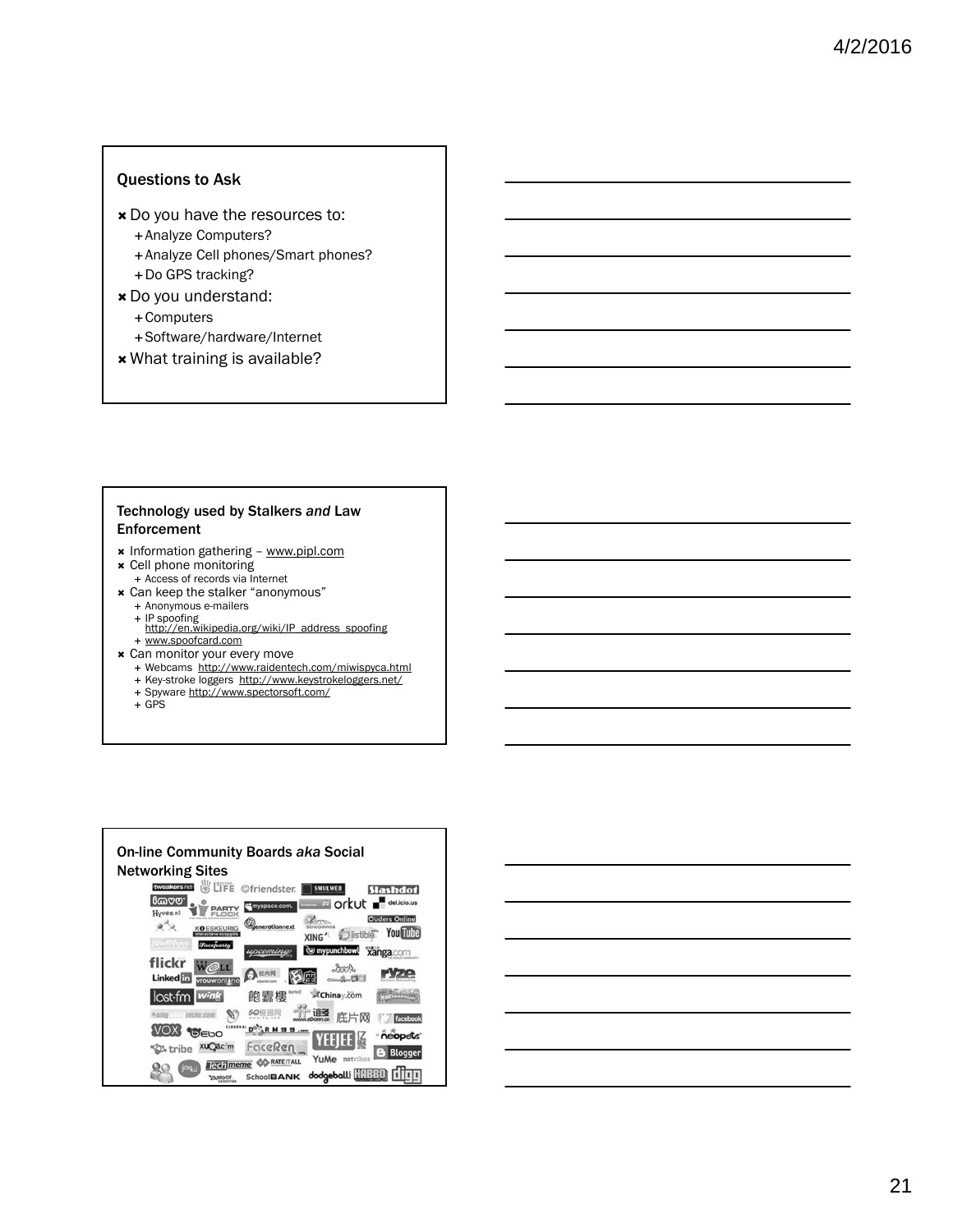## Dating Sites



 Despite their claims, there is no way for these companies to "screen" their applicants

- Be cautious putting too much information on the site
- This isn't a "virtual bar" because anyone and everyone can see your information

#### Passwords

- What are yours?
- Where do you keep them?
- Who knows you?
	- + How well do they know you?
	- + Did they help you set up your computer?
- **\*** Keystroke loggers

## Fight Technology with Technology

- C-PIBB
- Area experts
- + University
- + High Tech